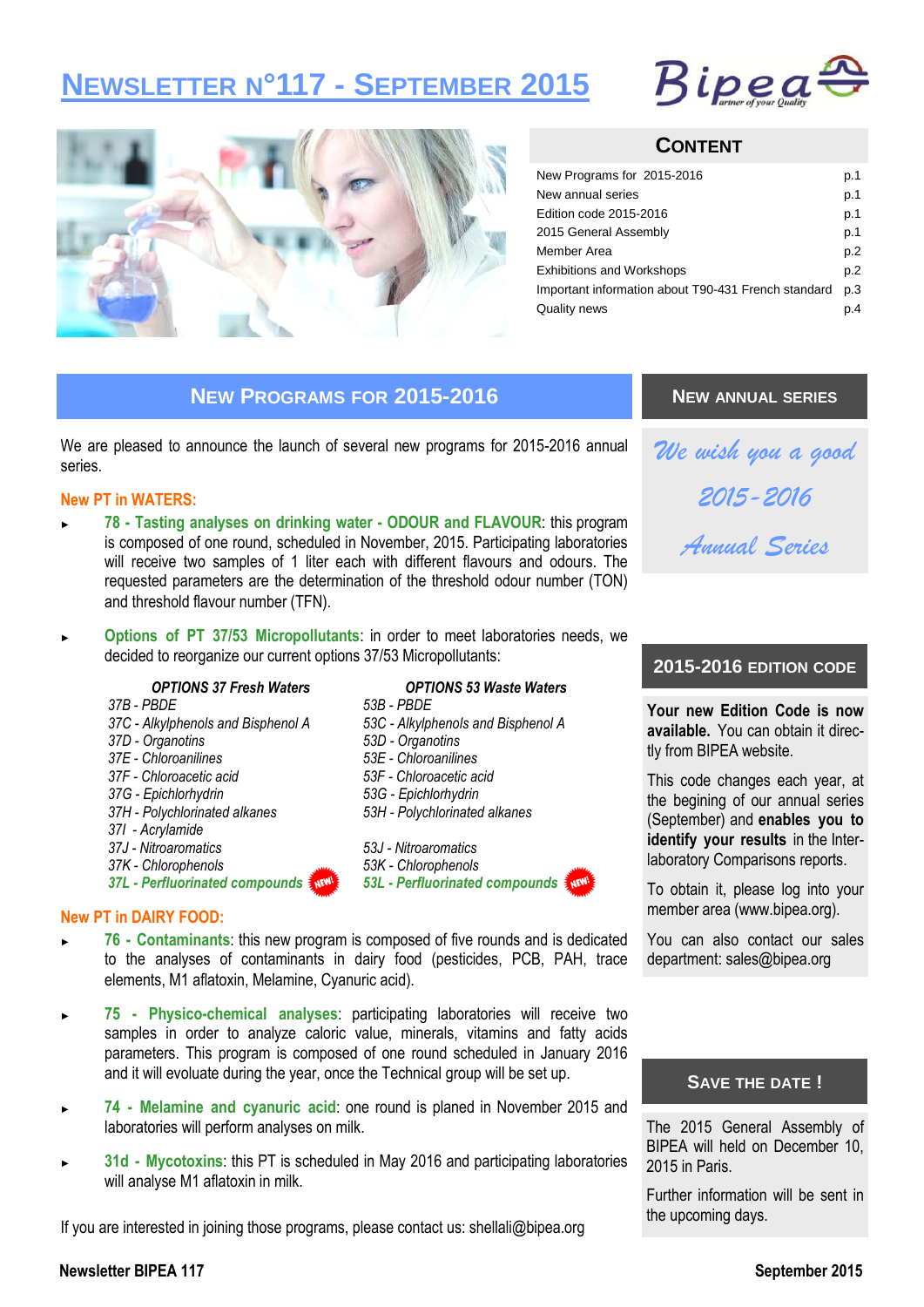

# **MASTER ALL THE FEATURES OF YOUR MEMBER AREA**

Your new member area is available and gives you access to several features.

### **Access to your online results**

This new platform has been adapted to meet your requirements for the receipt of your results. In addition to receiving the interlaboratory comparisons reports by email, you have access to your personalized results. You can thus export your results into Excel format, from your member area according to the available selections (by program, by round, by criterion), and so facilitate your in-house treatment.

### **Schedules of the programs and stocks of ERM samples**

With this platform you can:

- Access to the schedules of your PT programs in order to organize your work in your laboratory,
- Access to the schedules of all PT programs offered by BIPEA. This information is useful if you want to participate in other PT programs.
- Consult ERM's stock in real-time. So you will be able to send us your order and it will be treated the following day.

Log into the member area with your usual passwords. You will see at the top left side, two links:

- Export your results
- Planning trials

A leaflet is also available. Please contact our sales department: sales@bipea.org

# **EXHIBITIONS AND WORKSHOPS**

As part of our international development, we regularly participate in exhibitions / workshop in analytical fields. In 2015, we participated in the following events:

- **- Pittcon** New Orleans (USA) March 8-12, 2015
- **- Americana** Montreal (Canada) March 17-19, 2015
- **- Arablab** Dubaï (UAE) March 23-26, 2015
- **- Forum Labo** Paris (France) March 31 April 2, 2015
- **- Korea Lab** Seoul (South Korea) April 21-24, 2015
- **- Asia LabEx** Delhi (India) August 25-27, 2015.

We thank all people that we have met during those events.

### **We will be present in the following exhibitions / workshops:**

- **-** September 21-25, 2015 => **ICCE Leipzig** (Germany)
- **-** October 7-8, 2015 => **Lab Technology Utrech** (The Netherlands)
- **-** October 6-8, 2015 => **AsiaLab Kuala Lumpur** (Malaysia)
- **-** October 21-24, 2015 => **Pollutec Casablanca** (Morocco)

Our presence at those events is the opportunity to present our new programs and to strengthen our representation abroad.

**We will be happy to see you there!**



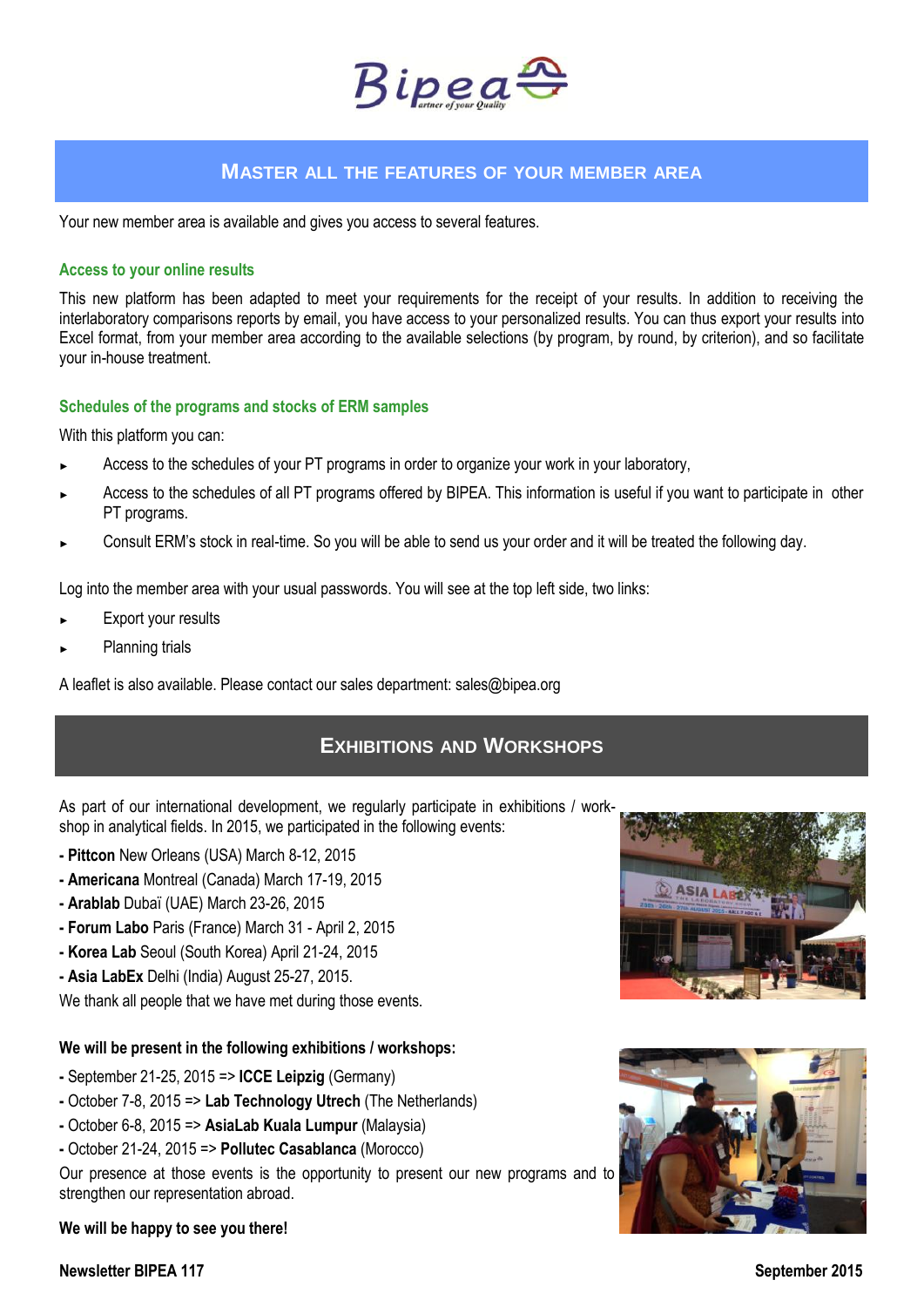

# **IMPORTANT INFORMATION ABOUT THE 2014 NEW VERSION OF THE T90-431 FRENCH STANDARD (PT 50 - WATERS MICROBIOLOGICAL ANALYSES** *LEGIONELLA***)**

French standard T90-431 (Water quality - Detection and enumeration of *Legionella spp* and *Legionella pneumophila* - Method by direct seeding and after concentration by membrane filtration or centrifugation) was recently amended; a new version was in fact published in November 2014. The current assessment is that the implementation of the protocol is tedious for the majority of laboratories using this method, with low recovery rates of microorganisms.

However, this new version is transient since the ISO 11731 standard shall apply in 2017.

### **Adaptation of the PT 50's samples according to the requirements of the new protocol**

BIPEA adapted the samples of its PT 50 [Waters: microbiological analyses *Legionella*] to take into account the technical difficulties caused by this new analytical protocol.

An experimental design was developed with 3 variables: i) microbial strain, ii) microbial concentration and iii) type of membrane. This study allowed to select *Legionella* strains that meet the requirements of the new protocol T90-431 standard in terms of acid treatment resistance.

### **Comparisons of T90-431standard analytical protocols**

The round of May 2015 from the PT 50 implemented samples which can be analyzed according to the protocol of the standard T90-431 (2014). The results are consistent with those expected with yields of around 26% on average for all participants, confirming the observations of BIPEA during its preliminary study of strain selection. This low yield is due to the chemical stress on the microbial cells during the acid treatment. This stress was accentuated by the selective agents present in the GVPC media, which have a negative effect on the microbial cells of *Legionella* resulting in viable but non-culturable cells with a risk of false negative results.

We proceeded to the establishment of a balance sheet, on previous testing, to assess the performance levels according to the protocol of the T90-431 standard (2003) and its amendment (2006). The calculations were made from homogeneity controls with 20 determinations per test.

The results show that the yield rates under the old protocol varies between 56% and 90% (see Figure 1). The observed yields with the 2003 protocol T90-431 standard are superior to those obtained with the 2014 protocol to the same standard



### **Conclusion**

If we do not have enough hindsight from the tests with the 2014 protocol of the T90-431 standard, it is undeniable that the microbial cell recovery rate is low compared to the old protocol.

The results used were obtained from the analyzed samples within the framework of proficency testing, which means using artificially spiked samples containing cells of *Legionella* in optimal physiological condition.

However, naturally contaminated samples analyzed routinely by laboratories and containing microbial cells that have undergone one or more stress would highlight a major problem for the recovery of these cells by applying the new protocol. Underestimation of the microbial population in contaminated samples is very likely.

For any further information please contact our Scientific and Technical Manager: M. BOUBETRA aboubetra@bipea.org